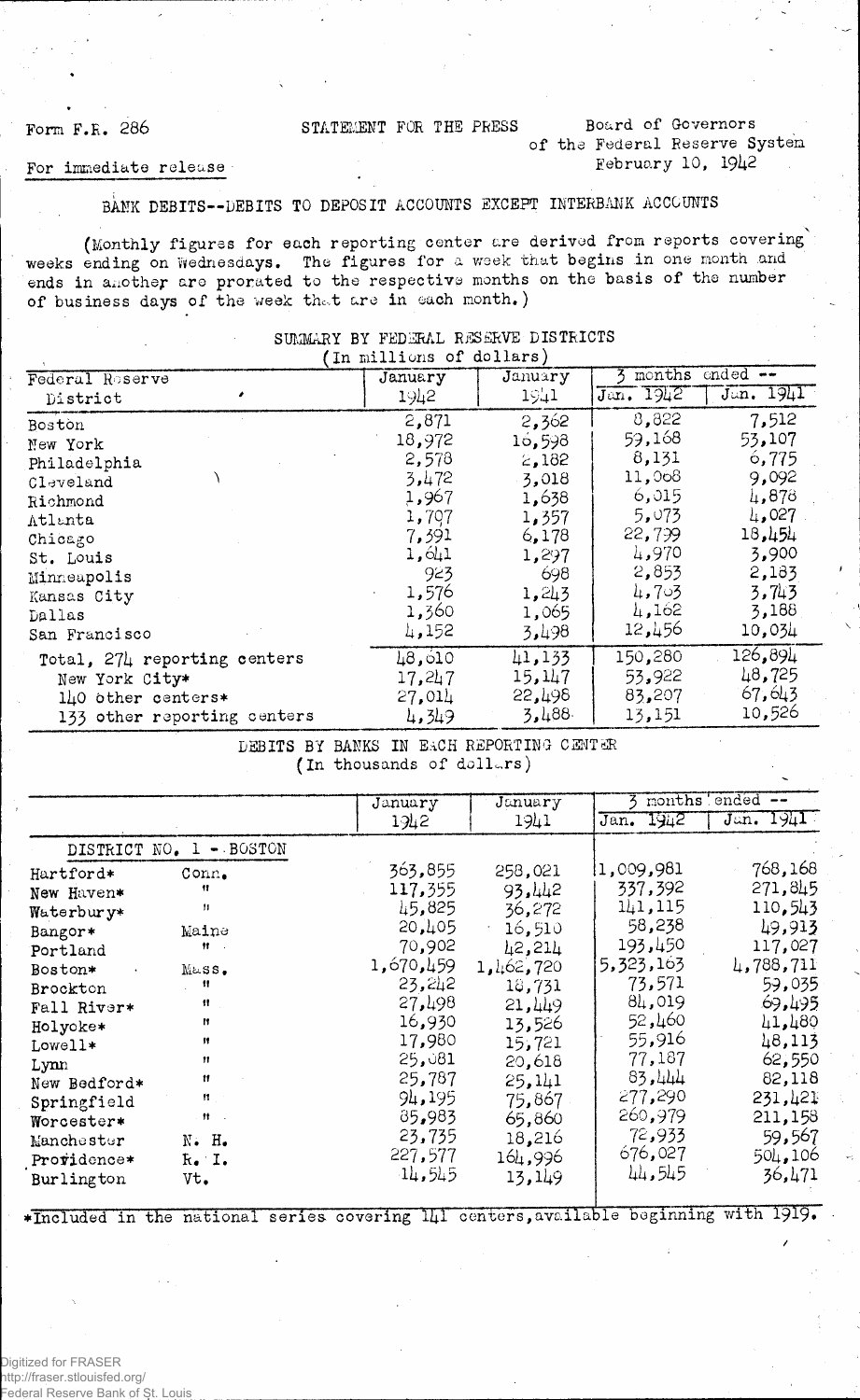Form F. R. 286-a

 $\ddot{\phantom{a}}$ 

DEBITS BY BANKS IN EACH REPORTING CENTER

 $\overline{\phantom{a}}$ 

 $\infty$ 

L,

| DEBITS                                                      | BY BANKS            | IN EACH REPORTING CENTER  |                      |                   |
|-------------------------------------------------------------|---------------------|---------------------------|----------------------|-------------------|
|                                                             |                     | (In thousands of dollars) | 3 months ended       |                   |
|                                                             | January<br>1942     | January<br>1941           | 1942<br>Jan.         | 1941<br>Jan.      |
|                                                             |                     |                           |                      |                   |
| DISTRICT NO. 2 - NEW YORK<br>Stamford<br>Conn.              | 27,318              | 23,493                    | 82,707               | 70,208            |
| N. J.                                                       | 17,618              | 18,282                    | 52,799               | 51,859            |
| Montclair<br>Ħ                                              | 426,311             | 363,050                   | 1,320,382            | 1,132,750         |
| Nowark                                                      |                     |                           |                      |                   |
| Northern New Jersey                                         | 214,345             | 185,236                   | 702,516              | 600, 454          |
| Clearing House Association<br>N. J.                         | 51,967              | 36,844                    | 155,070              | 113,238           |
| Passaic*<br>N. Y.                                           | 233,540             | 198,938                   | 713,500              | 618,049           |
| Albany*<br>Ħ                                                | 27,521              | 24,558                    | 82,249               | 70,058            |
| Binghamton*<br>11<br>Buffalo*                               | 326,278             | 272,606                   | 980,174              | 788,745           |
| 11<br>Elmira                                                | 22,690              | 16,776                    | 67,335               | 49,208            |
| 11<br>Jamestown                                             | 19,409              | 15,917                    | 60,356               | 46,473            |
| n<br>New York*                                              | 17,246,939          | 15, 147, 272              | 53,921,969           | 48,724,962        |
| 11<br>Poughkeepsie                                          | 19,591              | 16,346                    | 56,840               | 47,052            |
| Ħ<br>kochester*                                             | 177,533             | 146,909                   | 500,104              | 411,235           |
| Ħ<br>Syracuse*                                              | 115,689             | 99,090                    | 342,124              | 287,505           |
| Ħ<br>Utica                                                  | 45,055              | 32,712                    | 130,211              | 95,517            |
| PHILADELPHIA<br>DISTRICT NO. 3                              |                     |                           |                      |                   |
| Wilmington*<br>$D = I$ .                                    | 140,332             | 151,865                   | 509,819              | 483,523           |
| N. J.<br>Camden                                             | 75,505              | 59,657                    | 225,158              | 181,516           |
| 11<br>Trenton*                                              | 112,386             | 96,529                    | 333,481              | 296,546           |
| Allentown<br>Penna.                                         | 33,573              | 29,147                    | 102,210              | 87,372            |
| Ħ<br>Altoona*                                               | 12,713              | 12,576                    | 38,763               | 37,559            |
| Ħ<br>Chester*                                               | 26,332              | 18,633                    | 78,265               | 55,316            |
| Ħ<br>Harrisburg                                             | 52,894              | 12,181                    | 163,874              | 130,765           |
| 11<br>Johnstown                                             | 22,051              | 17,197                    | 69,171               | 53,424            |
| 11<br>Lancaster*                                            | 33,777              | 25,897                    | 100,472              | 80,326            |
| Ħ<br>Lebanon                                                | 9,447               | 7,993                     | 29,045               | 23,733            |
| Ħ<br>Norristown                                             | 13,930              | 11,524                    | 43,188               | 35,187            |
| Ħ<br>Philadelphia*                                          | 1,848,378           | 1,536,519                 | 5,841,747            | 4,787,677         |
| n<br>Reading                                                | 45,093              | 45,265                    | 136,098              | 138,239           |
| Ħ<br>Scranton*                                              | 53,519              | 46,490                    | 166, 148             | 143,060           |
| Ħ<br>Wilkes-Barre*                                          | 30,592              | 27,034                    | 93,621               | 80,908            |
| n<br>Williamsport*                                          | 16,332              | 14,317                    | 49,716               | 42,282            |
| Ħ<br>York*<br>$\mathbf{H}$                                  | 38,234              | 27,708                    | 111,584              | 83,605            |
| Hazleton                                                    | 12,675              | 11,069                    | 39,065               | 34,207            |
| CLEVELAND<br>DISTRICT NO. 4<br>$\qquad \qquad \blacksquare$ |                     | 42,603                    | 139,091              | 102,438           |
| Lexington*<br>Ky.<br>Ohio<br>Akron*                         | 53,926<br>106,534   | 80,862                    | 340,860              | 249,200           |
| Ħ<br>Canton                                                 | 62,887              | 47,244                    | 183,117              | 145,320           |
| Ħ<br>Cincinnati                                             | 501,232             | 394,544                   | 1,545,301            | 1,183,013         |
| 11<br>$01$ eveland*                                         | 885,056             | 724,460                   | 2,854,139            | 2,324,252         |
| 11<br>Columbus*                                             | 222,965             | 178,030                   | 738,910              | 592,044           |
| 11<br>Dayton*                                               | 106,139             | 82,600                    | 333,645              | 251,126           |
| Ħ<br>Hamilton                                               | 17,320              | 13,281                    | 53,230               | 39,852            |
| Ħ<br>Lima                                                   | 21,263              | 17,469                    | 60,250               | 50,525            |
| Ħ<br>Lorain                                                 | 7,452               | 5,702                     | 22,088               | 18,328            |
| 11<br>Middletown                                            | 18,561              | 14,173                    | 58,777               | 42,561            |
| Ħ<br>Springfield*                                           | 24,310              | 20,399                    | 74,347               | 59,635            |
| 11<br>Steubenville                                          | 12,385              | 10,590                    | 37, 335              | 33,154            |
| Ħ<br>Toledo*                                                | 186,854             | 150,577                   | 579,301              | 478,729           |
| Ħ<br>Warren                                                 | 17,860              | 13,998                    | 56,934               | 43,387<br>177,627 |
| Ħ<br>Youngstown*                                            | 73,159              | 57,940                    | 221, 342             |                   |
| 11<br>Zanesville                                            | 11,867              | 9,926                     | 36,083               | 30,370<br>33,780  |
| Butler<br>Pa.<br>Ħ                                          | 14,228              | 10,861                    | 43,472               | 100,980           |
| <b>Frie*</b><br>Ħ                                           | 44,931              | 33,805                    | 136,083              | 10,589            |
| Franklin<br>Ħ                                               | 5,114               | 3,477<br>8,583            | 15,669               | 25,098            |
| Greensburg*<br>Ħ                                            | 11,857              | 3,905                     | 32,566               | 11,613            |
| Homestead<br>$\mathbf{H}$                                   | 5,241               | 10,614                    | 16,534               | 31,871            |
| Oil City*<br>n                                              | 13,765<br>1,016,221 | 1,047,754                 | 43,306               | 2,956,870         |
| Pittsburgh*<br>W.Va.<br>Wheeling*                           | 31,250              | 34,820                    | 3,337,873<br>107,820 | 99,375            |
|                                                             |                     |                           |                      |                   |

 $\ddot{\bullet}$ 

 $\ddot{\phantom{1}}$ 

٠.

Digitized for FRASER<br>http://fraser.stlouisfed.org/<br>Federal Reserve Bank of St. Lou<u>is</u>

**Contractor**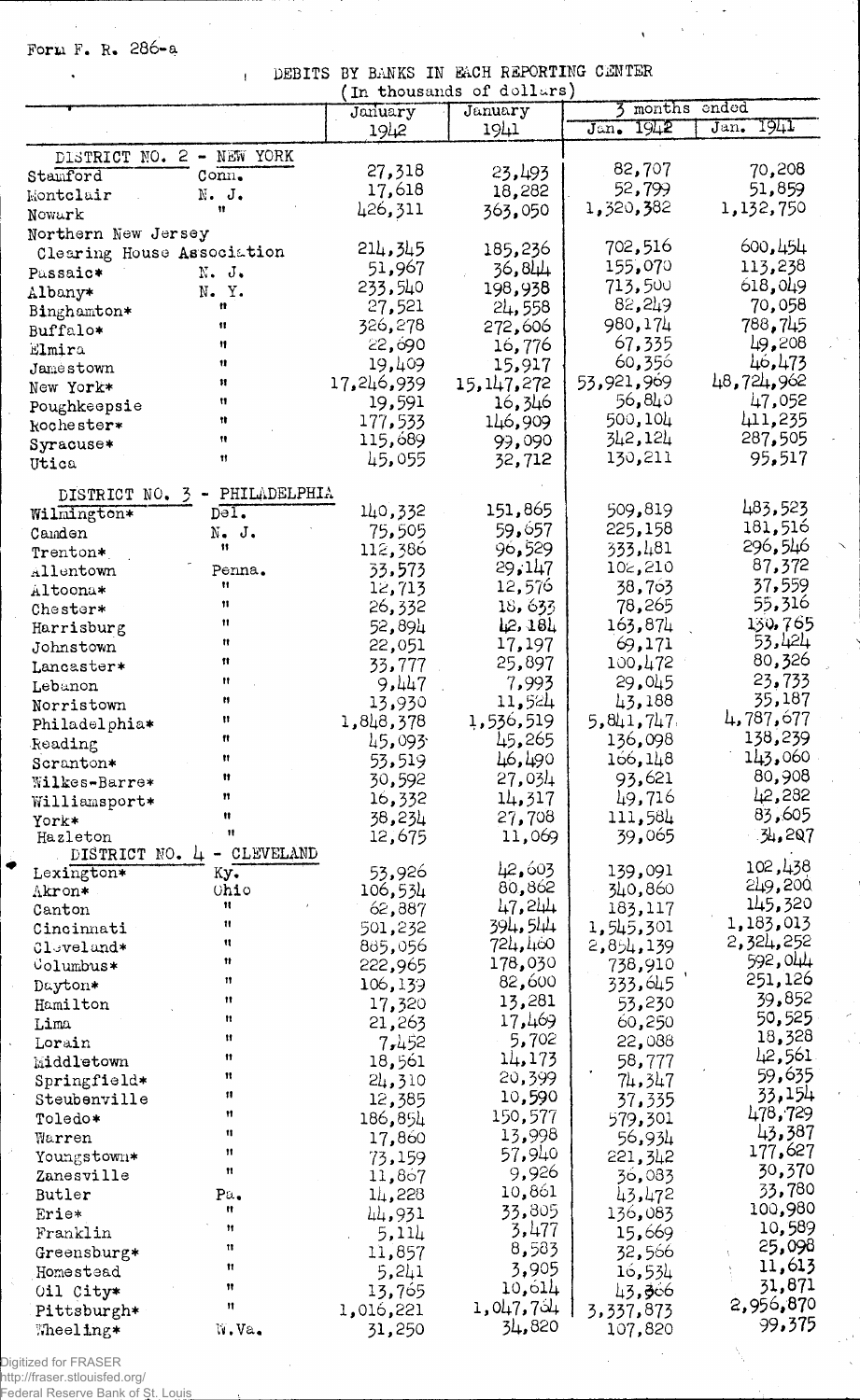## DEBITS BY BANKS IN EACH REPORTING CENTER (In thousands of dollars)

|                           |                          | January         | January          | months<br>onded<br>3 |                      |
|---------------------------|--------------------------|-----------------|------------------|----------------------|----------------------|
|                           |                          | 1942            | 1941             | 1942<br>Jan.         | $J$ an. 1941         |
|                           |                          |                 |                  |                      |                      |
| DISTRICT NO. 5 - RICHMOND |                          |                 |                  |                      |                      |
|                           |                          |                 |                  |                      |                      |
| Washington                | D. C.                    | 425,629         | 330,742          | 1,237,458            | 974,685<br>1,414,572 |
| Baltimore*                | Md.                      | 545,894         | 489,747          | 1,704,198            | 26,816               |
| Cumber land               | 11.                      | 10,668          | 8,694            | 32,517               |                      |
| Hagerstown                | Ħ                        | 15,970          | 10,494           | 43,669               | 31,393<br>49,379     |
| Asheville                 | N. C.                    | 21,326          | 16,510           | 63,155               | 282,100              |
| Charlotte*                | Ħ<br>Ħ                   | 105,571         | 92,704           | 315,889              | 103,965              |
| Durham                    | Ħ                        | 40,319          | 30,627           | 127,936              | 75,724               |
| Greensboro                | Ħ                        | 28,080          | 24,361           | 91,402               | 175,672              |
| Raleigh*                  | $^{\dagger}$             | 68,561          | 61,364<br>14,087 | 205,519<br>70,735    | 39,912               |
| Wilmington                | $^{\dagger}$             | 23,573          | 44, 666          |                      | 147,961              |
| Winston-Salem             |                          | 57,180          | 25,356           | 174,732<br>97,557    | 71,445               |
| Charleston                | S. C.<br>11              | 32,735          | 37,378           | 134,032              | 116,067              |
| Columbia*                 | n                        | 43,795          | 26,518           | 102,045              | 77,006               |
| Greenville*               | $\mathbf{H}$             | 36,876          | 17,288           | 55,003               | 44,878               |
| Spartanburg               |                          | 18,105          | 8,634            | 40,645               | 35,646               |
| Danville                  | Va.<br>Ħ                 | 11,925          | 17,751           | 62,750               | 53,122               |
| Lynchburg                 | Ħ                        | 20,226          | 14,291           | 46,776               | 41,846               |
| Newport News              | 11                       | 14,977          | 71,462           | 267,728              | 210,065              |
| Norfolk*<br>Portsmouth    | 11                       | 90,322<br>9,030 | 6,223            | 25,852               | 19,483               |
| Richmond*                 | $\mathbf{H}$             | 220,162         | 180,891          | 693,156              | 548,922              |
| koanoke                   | $\mathbf{u}$             | 36,080          | 33,083           | 114,553              | 100,166              |
| Charleston                | Ч.<br>Va.                | 66,650          | 55,268           | 223,739              | 177,313              |
| Huntington                | Ħ                        | 23,709          | 19,492           | 78,133               | 60,324               |
|                           |                          |                 |                  |                      |                      |
| DISTRICT NO. 6 -          | ATLANTA                  |                 |                  |                      |                      |
| Birmingham*               | Ala.                     | 171,327         | 124,426          | 499,814              | 362,621              |
| Dothan                    | Ħ                        | 5,277           | 3,629            | 16,695               | 10,867               |
| Mobile*                   | Ħ                        | 82,871          | 56,135           | 239,739              | 156,705              |
| Montgomery*               | Ħ                        | 34,008          | 28,080           | 106,419              | 85,110               |
| Jacksonville*             | Fla.                     | 120,239         | 120,506          | 356,108              | 336,395              |
| Miami                     | Ħ                        | 84,027          | 84,296           | 222,423              | 216,957              |
| Pensacola*                | $\mathbf{H}$             | 15,367          | 11,136           | 44,849               | 34,992               |
| Tampa*                    | * It                     | 50,412          | 40,990           | 136,757              | 121,267              |
| Albany                    | Ga.                      | 9,838           | 7,486            | 28,741               | 20,885               |
| Atlanta*                  | 11                       | 319,112         | 233,798          | 1,016,828            | 777,136              |
| Augusta*                  | Ħ                        | 38,587          | 22,422           | 116,177              | 69,639               |
| Brunswick                 | 11                       | 3,995           | 3,231            | 11,905               | 9,829                |
| Columbus                  | 11                       | 26,878          | 25,323           | 85,633               | 73,499               |
| Elberton                  | 11                       | 1,540           | 1,314            | 4,720                | 4,539                |
| Macon*                    | Ħ                        | 30,091          | 23,046           | 88,711               | 64,463               |
| Newnan                    | Ħ                        | 3,641           | 2,483            | 10,959               | 7,805                |
| Savannah*                 | n                        | 42,055          | 34,728           | 132,348              | 107,114              |
| Valdosta                  | $^{\dagger}$             | 6,957           | 4,720            | 22,183               | 13,973               |
| New Orleans*              | La.                      | 322,151         | 256,057          | 945,544              | 755,360              |
| Hattiesburg               | Miss.                    | 12,216          | 12,558           | 33,547               | 42,693               |
| Jackson                   | 11                       | 46,235          | 34,887           | 124,213              | 95,588               |
| Meridian                  | 11                       | 19,062          | 14,611           | 56,305               | 44,116               |
| Vicksburg*                | 11                       | 11,646          | 8,402            | 36,844               | 26,765               |
| Chattanooga*              | $\texttt{Tcm}_{\bullet}$ | 74,290          | 58,976           | 211,572              | 168,512<br>118,930   |
| Knoxville*                | n                        | 49,019          | 43,472           | 142,151              | 301,568              |
| Nashville*                | 11                       | 125,280         | 99,808           | 382,067              |                      |

Digitized for FRASER<br>http://fraser.stlouisfed.org/<br>Federal Reserve Bank of St. Louis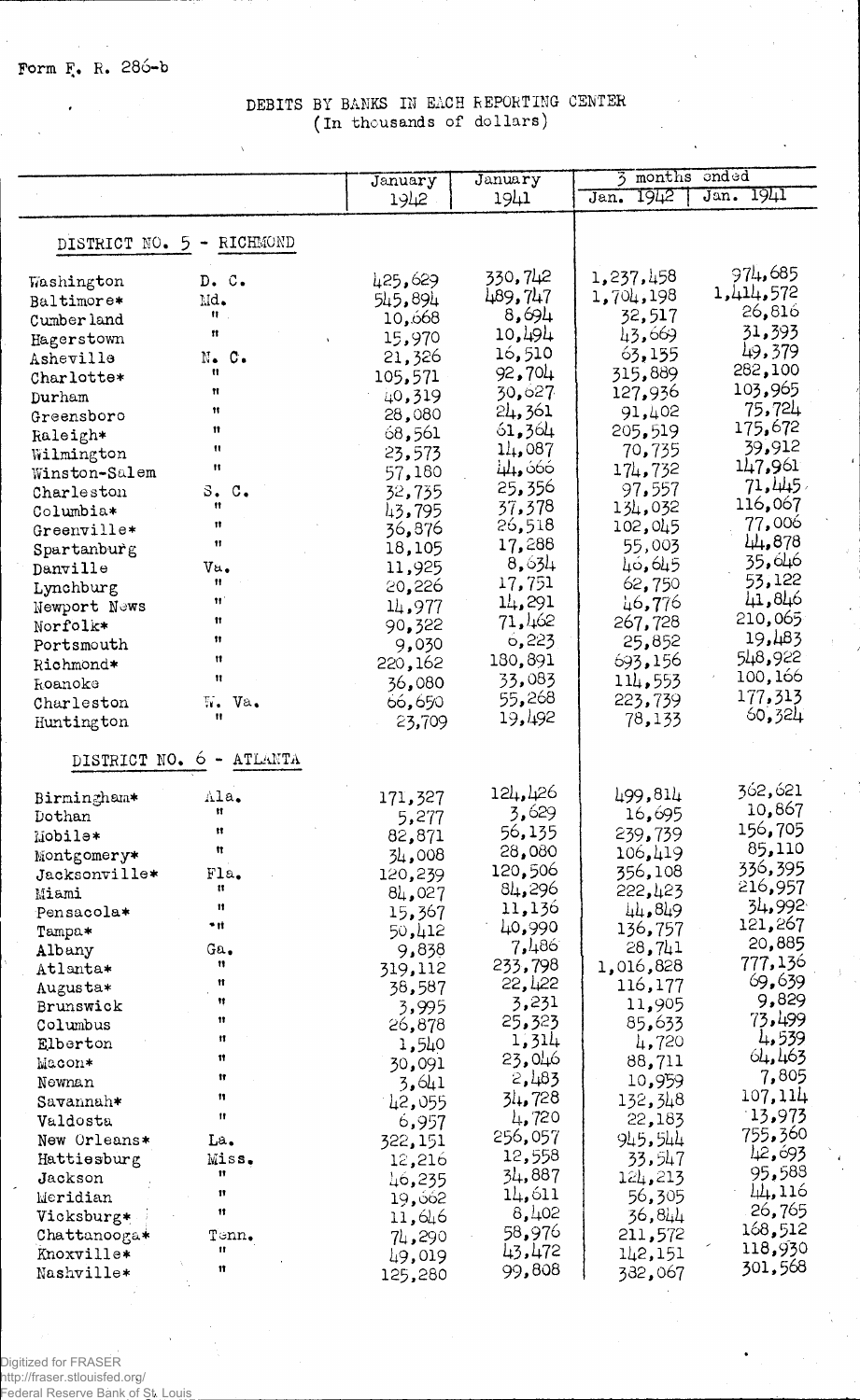Form F. R. 286-c

 $\bar{z}$  $\bar{z}$   $\ddot{\phantom{1}}$ 

### DEBITS BY BANKS IN FACH REPORTING CENTER

 $\begin{array}{c}\n\lambda^2 \\
\lambda^2\n\end{array}$ 

 $\mathbb{F}^2$ 

 $\sim$ 

 $\hat{\boldsymbol{\beta}}$ 

 $\mathcal{L}_{\mathcal{A}}$ 

 $\mathbb{R}^{d-1}$ 

|                            |                           | In thousands of dollars) |                  |                     |                 |
|----------------------------|---------------------------|--------------------------|------------------|---------------------|-----------------|
|                            |                           | January                  | January          | 3                   | months ended -- |
|                            |                           | 1942                     | $19+1$           | 1942<br>Jan.        | Jan. 1941       |
| DISTRICT NO.               | 7 - CHICAGO               |                          |                  |                     |                 |
| Aurora                     | 117.                      | 17,418                   | 12,972           | 49,749              | 38,691          |
| Bloomington*               | Ħ                         | 16,059                   | 13,392           | 45,852              | .39.997         |
|                            | 11                        | 20,386                   | 16,062           | 61,383              | 50,335          |
| Champaign-Urbana           | Ħ                         | 4,067,868                | 3,421,886        | 12,742,763          | 10,162,606      |
| Chicago*                   | Ħ                         | 13,811                   | 10,938           | 39,539              | 33,183          |
| Danville                   | n                         | 31,582                   | 22,364           | 105,788             | 68,250          |
| Decatur*                   | 11                        | 10,756                   | 9,903            | 32,674              | 29,017          |
| Elgin                      | Ħ                         | 13,872                   | 10,009           | 41,700              | 31,981          |
| Moline                     | Ħ                         | 88,495                   | 65,521           | 253,415             | 210,523         |
| Peoria*                    | 11                        |                          | 34,213           | 136,903             | 97,691          |
| Rockford*                  | Ħ                         | 44,922                   | 29,627           | 100,031             | 86,721          |
| Springfield                |                           | 33,092                   | 38,520           | 146,800             | 114,101         |
| Fort Wayne*                | Ind.<br>Ħ                 | 49,234                   | 21,306           | 77,729              | 64,523          |
| Gary                       | 11                        | 25,258                   | 10,176           | 39,111              | 31,837          |
| Hammond                    | 11                        | 13,105                   | 276,228          | 944,148             | 764,049         |
| Indianapolis*              | Ħ                         | 339,068                  | 53,181           | 179,292             | 157,946         |
| South Bend*                | n                         | 59,860                   | 27,201           |                     | 82,825          |
| Terre Haute                |                           | 34,224                   | 28,486           | 100,467             | 86,837          |
| Cedar Rapids*              | Iowa<br>Ħ                 | 39,274                   | 6,565            | 115,695             | 20,945          |
| Clinton                    | 11                        | 8,185                    | 24,644           | 25,366              | 75,937          |
| Davenport*                 | 11                        | 29,179                   | 99,368           | 89,064<br>368,476   | 306,510         |
| Des Moines*                | 11                        | 121,354                  | 11,086           |                     | 34, 141         |
| Dubuque*                   | 11                        | 13,914                   | 11,079           | 41,399              | 32,277          |
| Mason City                 | Ħ                         | 14,815                   | 3,408            | 43,096              | 11,453          |
| Muscatine                  | Ħ                         | 4,247                    | 43,269           | 14,384              | 129,808         |
| Sioux City*                | Ħ                         | 63,516                   | 21,642           | 178,742             | 63,778          |
| Waterloo*                  |                           | 27,973                   | 5,234            | 81,727              | 15,060          |
| Adrian                     | Mich.<br>11               | 5,908                    |                  | 17,694              | 45,716          |
| Battle Creek               | Ħ                         | 19,538                   | 16,231           | 59,036              | 40,651          |
| Bay City*                  | 11                        | 17,036                   | 13,206           | 52,863              | 3,825,961       |
| Detroit*                   | Ħ                         | 1,459,576                | 1,248,017        | 4,490,995           | 101,617         |
| Flint*                     | 11                        | 35,485                   | 33,540           | 110,931             | 195,402         |
| Grand Rapids*              | Ħ                         | 72,ó27                   | 65,466<br>18,174 | 226,518             | 54,464          |
| Jackson                    | Ħ                         | 23,079                   | 27,612           | 69,385              | 84,853          |
| Kalamazoo*                 | Ħ                         | 33,189                   | 30,440           | 105,150<br>106,297  | 89,181          |
| Lansing*                   | n                         | 35,789                   | 25,490           | 101,201             | 84,899          |
| Saginaw                    |                           | 30,108                   |                  |                     | 50,169          |
| Green Bay                  | Wis.<br>11                | 21,722                   | 16,689<br>8,043  | 63,232<br>30,276    | 24,715          |
| Manitowoc                  | 11                        | 9,540                    | 314,0ó4          | 1,178,907           | 921,678         |
| <b>Milwaukee*</b>          | Ħ                         | 384,037                  | 11,497           | 37,258              | 32,343          |
| Oshkosh                    | Ħ                         | 12,662                   | 21,049           | 93,688              | 60,991          |
| Sheboygan                  |                           | 29,463                   |                  |                     |                 |
| DISTRICT NO, 8 - ST. LOUIS |                           |                          |                  |                     |                 |
| El Dorado                  | Ark.                      | 8,101                    | 6,400            | 24,552              | 17,946          |
| Fort Smith                 | 11                        | 20,636                   | 15,918           | 62,091              | 46,639          |
| Helena                     | Ħ                         | 3,062                    | 2,091            | 9,122               | 6,427           |
| Little Rock*               | n                         | 62,236                   | 55,424           | 177,600             | 160,331         |
| Pine Bluff                 | Ħ                         | 13,423                   | 9,792            | 41,408              | 30,203          |
| Texarkana                  | 11                        |                          |                  |                     |                 |
| (See also Tex.)            |                           | 13,223                   | 4,347            | پ<br>36,952         | 12,033          |
| East St. Louis & Nat'l     |                           |                          |                  |                     |                 |
| Stock Yards                | 11.                       | 64,215                   | 47,626           | 185,589             | 136,205         |
| Quincy                     | $\mathbf{H} = \mathbf{0}$ | 11,813                   | 9,404            | 36,075              | 29,108          |
| Evansville*                | Ind.                      | 45,445                   | 40,196           | 135,574             | 114,240         |
| Louisville*                | Ky.                       |                          | 218,712          |                     | 617,077         |
| Owensboro                  | Ħ                         | 277,907                  | 8,045            | 848,147             | $-22,338$       |
| Greenville                 | Miss.                     | 11,295                   | 6,674            | 30,157              | 19,146          |
| St. Louis*                 | $140 -$                   | 10,427                   | 644,933          | 29,362<br>2,487,328 | 2,002,553       |
| Sedalia                    | n                         | 801,420                  | 2,196            | 3,345               | 6,808           |
| Springfield                | Ħ                         | 2,870<br>20,502          | 17,449           | 61,689              | 50,118          |
| Momphis*                   | Tenn.                     |                          | 207,555          | 795,941             | 629,245         |
|                            |                           | 274,019                  |                  |                     |                 |

J.

.<br>Digitized for FRASER<br>http://fraser.stlouisfed.org/<br>Federal Reserve Bank of St. Lo<u>uis.</u>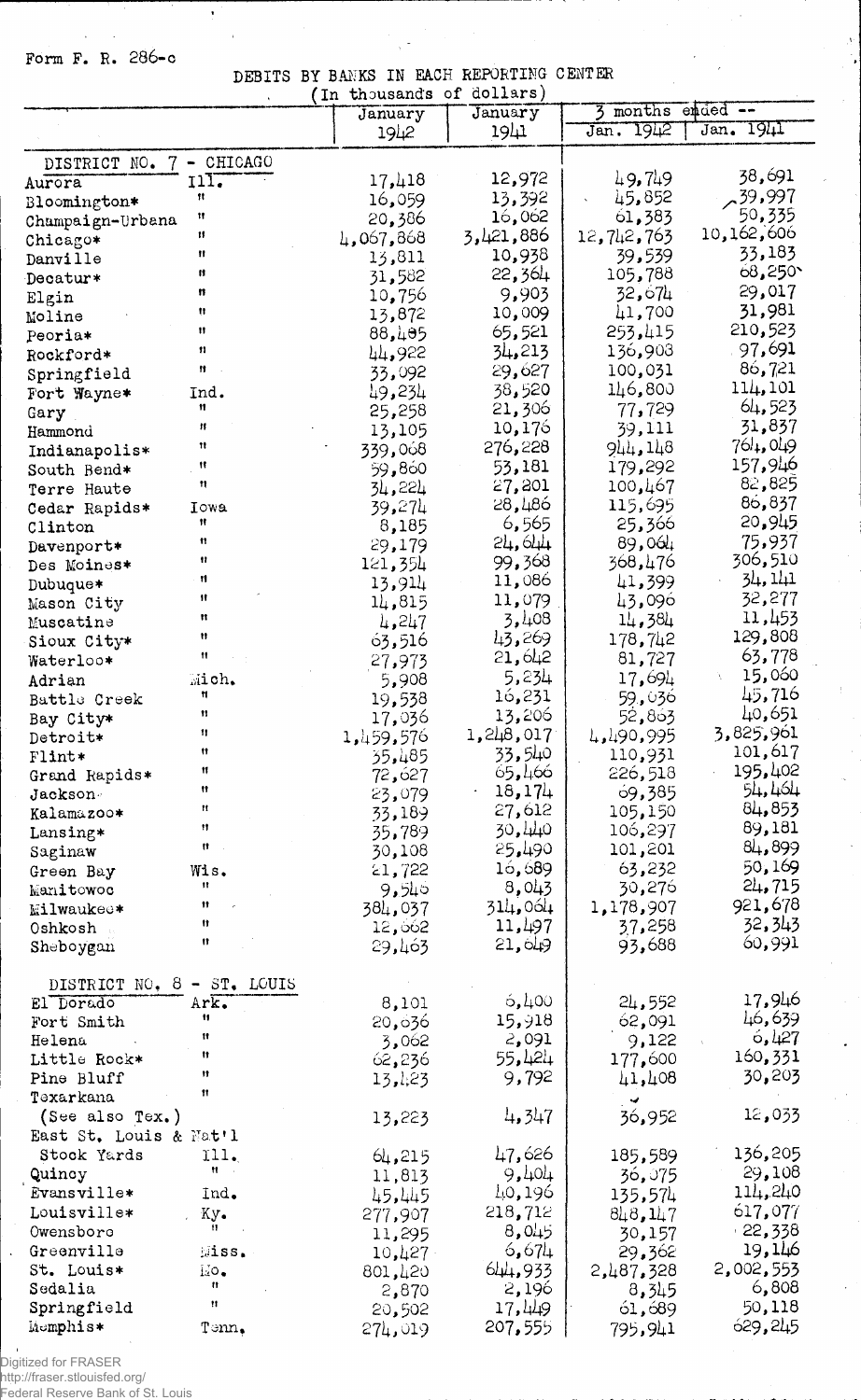## DEBITS BY BANKS IN EACH REPORTING CENTER (In thousands of dollars)

|                                   |                               | January          | January | 3<br>months  | $end - -$ |
|-----------------------------------|-------------------------------|------------------|---------|--------------|-----------|
|                                   |                               | 19 <sub>12</sub> | 1941    | 1912<br>Jan. | Jan. 1941 |
|                                   |                               |                  |         |              |           |
|                                   | DISTRICT NO. 9 - LINNEAPOLIS  |                  |         |              |           |
|                                   |                               |                  |         |              |           |
| Duluth*                           | Minn.                         | 51,112           | 41,843  | 178,317      | 146,948   |
| <b><i><u>Einneapolis*</u></i></b> | 11                            | 443,750          | 342,797 | 1,354,994    | 1,050,666 |
| <b><i>ked Wing</i></b>            | Ħ                             | 2,559            | 1,954   | 8,017        | 5,895     |
| St. Paul*                         | $\mathbf{H}$                  | 230,118          | 174,975 | 724,710      | 546,937   |
| South St. Paul                    | n                             | 52,643           | 30,965  | 146,569      | 97,756    |
| Winona                            | $\mathbf{H}$                  | 9,054            | 6,492   | 25,532       | 19,494    |
| Billings*                         | Mont.                         | 14,150           | 11,105  | 49,506       | 38,399    |
| Helena*                           | 11                            | 12,844           | 11,274  | 42,146       | 37,960    |
| Dickinson                         | $N$ . $D$ .                   | 2,583.           | 1,409   | 7,915        | 4, 667    |
| Fargo*                            | Ħ                             | 28,565           | 21,583  | 94,330'      | 71,265    |
| Grand Forks*                      | Ħ                             | 6,887            | 5,434   | 21,413       | 17,377    |
| Jamestown                         | Ħ                             | 2,254            | 1,595   | 6,859        | 5,270     |
| Minot                             | Ħ                             | 6,325            | 4,095   | 20,782       | 14,090    |
| Aberdeen*                         | S. D.                         | 6,895            | 5,560   | 20,854       | 17,287    |
| Sioux Falls                       | Ħ                             | 33,145           | 21,938  | 92,753       | 64,509    |
| La Crosse                         | Wis.                          | 12,168           | 10,121  | 36,066       | 31,193    |
| Superior*                         | Ħ                             | 7,731            | 4,610   | 21,832       | 13,745    |
|                                   |                               |                  |         |              |           |
|                                   | DISTRICT NO. 10 - KANSAS CITY |                  |         |              |           |
| Colorado Springs* Colo.           |                               | 15,514           | 12,971  | 50,890,      | 46,939    |
| Denver*                           | Ħ                             | 209,649          | 171,799 | 662,596      | 516,368   |
| Grand Junction                    | Ħ                             | 4,009            | 3,722   | 12,259       | 11,028    |
| Pueblo*                           | 11                            | 18,426           | 14,970  | 59,580       | 51,248    |
| Atchison                          | Kans.                         | 4,297            | 3,165   | 12,118       | 9,358     |
| Hutchinson                        | Ħ                             | 17,600           | 10,533  | 46,528       | 30,340    |
| Independence                      | 11                            | 3,720            | 3,064   | 10,560       | 8,878     |
| Kansas City*                      | Ħ                             | 27,180           | 22,839  | 74,270       | 62,855    |
| Lawrence                          | Ħ                             | 4,534            | 3,566   | 12,826       | 11,092    |
| Pittsburg                         | $\mathbf{f}$                  | 6,115            | 4,335   | 17,003       | 12,810    |
| Topeka*                           | n                             | 25,021           | 22,438  | 65,905       | 57,339    |
| Wichita*                          | ł1.                           | 85,357           | 56,971  | 235,677      | 160,312   |
| Joplin*                           | 100.                          | 17,997           | 10,991  | 51,530       | 31,518    |
| Kansas City*                      | Ħ                             | 423,249          | 339,097 | 1,263,322    | 1,034,168 |
| St. Joseph*                       | Ħ                             | 44,296           | 33,776  | 118,359      | 93,577    |
| Fremont                           | Nob.                          | 3,753            | 3,155   | 10,831       | 9,118     |
| Lincoln                           | 11                            | 32,090           | 29,629  | 93,957       | 89,259    |
| Omaha*                            | Ħ                             | 209,562          | 161,802 | 615,993      | 484,031   |
| Albuquerque*                      | N. M.                         | 23,618           | 19,459  | 74,941       | 59,670    |
| Bartlesville*                     | Okla.<br>楽し                   | 33,673           | 26,754  | 104,031      | 80,892    |
| Enid                              | 11                            | 15,638           | 10,302  | 43,364       | 30,694    |
| Guthrie                           | 11                            | 2,080            | 1,751   | 6,615        | 5,051     |
| Muskogee∗                         | n                             | 12,231           | 9,356   | 36,000       | 28,460    |
| Oklahoma City*                    | Ħ                             | 132,710          | 111,218 | 409,690      | 325,312   |
| Okmulgee                          | Ħ                             | 3,315            | 2,721   | 9,994        | 9,083     |
| Tulsa*                            | 11                            | 180,511          | 134,646 | 604,206      | 432,284   |
| Casper                            | Wyo.                          | 7,888            | 7,376   | 24,299       | 22,425    |
| Cheyenne                          | Ħ                             | 11,580           | 9,754   | 35,607       | 28,672    |

Digitized for FRASER<br>http://fraser.stlouisfed.org/<br>Federal Reserve Ba<u>nk of S</u>t. Louis